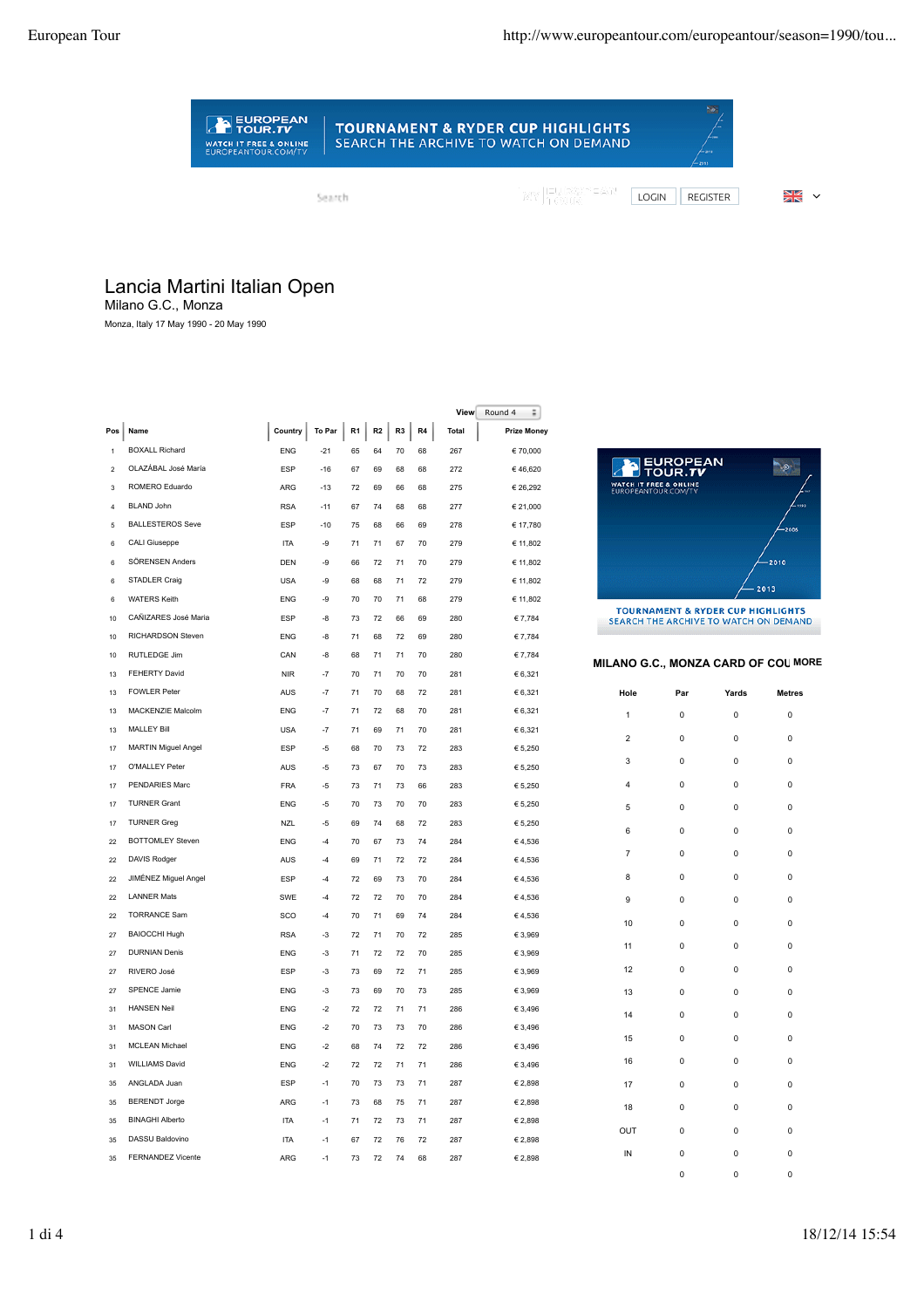| 35 | RILEY Wayne                                | سابت<br>AUS | $-1$  | $\ddot{\phantom{1}}$<br>73 | ٠.<br>71 | $\sim$ $-$<br>74 | $\ddot{\phantom{1}}$<br>69 | ---<br>287 | $- - - - - - -$<br>€ 2,898 | Hol |
|----|--------------------------------------------|-------------|-------|----------------------------|----------|------------------|----------------------------|------------|----------------------------|-----|
| 35 | ROCCA Costantino                           | <b>ITA</b>  | $-1$  | 71                         | 70       | 71               | 75                         | 287        | € 2,898                    |     |
| 35 | SINGH Vijay                                | FIJ         | $-1$  | 72                         | 71       | 71               | 73                         | 287        | € 2,898                    |     |
| 35 | SLUDDS Martin                              | IRL         | $-1$  | 70                         | 74       | 70               | 73                         | 287        | € 2,898                    |     |
| 45 | <b>GRANT Wraith</b>                        | ENG         | 0     | 69                         | 76       | 71               | 72                         | 288        | € 2,310                    |     |
| 45 | <b>MILLER Mike</b>                         | <b>SCO</b>  | 0     | 70                         | 74       | 71               | 73                         | 288        | € 2,310                    |     |
| 45 | RASMUSSEN Jacob                            | DEN         | 0     | 73                         | 69       | 74               | 72                         | 288        | € 2,310                    |     |
| 45 | SHERBORNE Andrew                           | <b>ENG</b>  | 0     | 69                         | 74       | 73               | 72                         | 288        | € 2,310                    |     |
| 49 | <b>COOKSON Chris</b>                       | <b>USA</b>  | $+1$  | 72                         | 71       | 75               | 71                         | 289        | € 1,932                    |     |
| 49 | <b>GALLACHER Bernard</b>                   | SCO         | $+1$  | 72                         | 72       | 71               | 74                         | 289        | € 1,932                    |     |
| 49 | QUIRICI Paolo                              | SUI         | $+1$  | 71                         | 71       | 73               | 74                         | 289        | € 1,932                    |     |
| 49 | RALPH Glenn                                | ENG         | $+1$  | 70                         | 73       | 74               | 72                         | 289        | € 1,932                    |     |
| 49 | SILVA Daniel                               | <b>POR</b>  | $+1$  | 70                         | 74       | 74               | 71                         | 289        | € 1,932                    |     |
| 54 | <b>BRIGGS Neal</b>                         | ENG         | $+2$  | 71                         | 73       | 72               | 74                         | 290        | € 1,596                    |     |
| 54 | DAVILA José                                | ESP         | $+2$  | 70                         | 70       | 76               | 74                         | 290        | € 1,596                    |     |
| 54 | <b>LEVENSON Gavan</b>                      | <b>RSA</b>  | $+2$  | 70                         | 74       | 72               | 74                         | 290        | € 1,596                    |     |
| 57 | <b>BOWMAN Steve</b>                        | <b>USA</b>  | $+3$  | 72                         | 71       | 75               | 73                         | 291        | € 1,386                    |     |
| 57 | PARKIN Philip                              | WAL         | $+3$  | 72                         | 72       | 74               | 73                         | 291        | € 1,386                    |     |
| 59 | LUNA Santiago                              | <b>ESP</b>  | $+4$  | 72                         | 72       | 77               | 71                         | 292        | € 1,302                    |     |
|    | DOUGAN Paul                                |             |       | 71                         | 74       |                  | 76                         |            |                            |     |
| 60 | <b>DURANTE Marco</b>                       | <b>ENG</b>  | $+5$  |                            |          | 72               |                            | 293        | € 1,239                    |     |
| 60 |                                            | <b>ITA</b>  | $+5$  | 76                         | 67       | 74               | 76                         | 293        | € 1,239                    |     |
| 62 | <b>KENT Paul</b><br><b>CARBONETTI Luis</b> | ENG         | $+6$  | 72                         | 70       | 74               | 78                         | 294        | € 1,176                    |     |
| 63 |                                            | ARG         | $+7$  | 69                         | 74       | 75               | 77                         | 295        | € 1,134                    |     |
| 64 | RUSSELL David J                            | ENG         | $+9$  | 72                         | 73       | 73               | 79                         | 297        | € 1,092                    |     |
| 65 | MANNELLI Massimo                           | <b>ITA</b>  | $+10$ | 73                         | 72       | 74               | 79                         | 298        | € 1,050                    |     |
| 66 | <b>BENNETT Stephen</b>                     | <b>ENG</b>  | $+2$  | 71                         | 75       | 0                | 0                          | 146        | €                          |     |
| 66 | BISAZZA Niccolò                            | <b>ITA</b>  | $+2$  | 74                         | 72       | 0                | 0                          | 146        | €                          |     |
| 66 | <b>BOLOGNESI Emanuele</b>                  | <b>ITA</b>  | $+2$  | 69                         | 77       | 0                | 0                          | 146        | €                          |     |
| 66 | CANESSA Andrea                             | <b>ITA</b>  | $+2$  | 75                         | 71       | 0                | 0                          | 146        | €                          |     |
| 66 | <b>CLAYTON Mike</b>                        | AUS         | $+2$  | 73                         | 73       | 0                | 0                          | 146        | €                          |     |
| 66 | <b>FARRY Marc</b>                          | <b>FRA</b>  | $+2$  | 71                         | 75       | 0                | 0                          | 146        | €                          |     |
| 66 | FLORIOLI Massimo                           | <b>ITA</b>  | $+2$  | 73                         | 73       | 0                | 0                          | 146        | €                          |     |
| 66 | <b>HAWKES Jeff</b>                         | <b>RSA</b>  | $+2$  | 70                         | 76       | 0                | 0                          | 146        | €                          |     |
| 66 | JAMES David                                | SCO         | $+2$  | 72                         | 74       | 0                | 0                          | 146        | €                          |     |
| 66 | <b>MOORE Ossie</b>                         | AUS         | $+2$  | 73                         | 73       | 0                | 0                          | 146        | €                          |     |
| 66 | SAAVEDRA Armando                           | ARG         | $+2$  | 70                         | 76       | 0                | 0                          | 146        | €                          |     |
| 66 | <b>SENIOR Peter</b>                        | AUS         | $+2$  | 74                         | 72       | $\pmb{0}$        | 0                          | 146        | €                          |     |
| 76 | CALERO Manuel                              | <b>ESP</b>  | $+3$  | 74                         | 73       | 0                | 0                          | 147        | €                          |     |
| 76 | DUSSART Emmanuel                           | <b>FRA</b>  | $+3$  | 77                         | 70       | 0                | 0                          | 147        | €                          |     |
| 76 | <b>GOLDING Philip</b>                      | ENG         | $+3$  | 70                         | 77       | $\pmb{0}$        | 0                          | 147        | €                          |     |
| 76 | <b>GRAPPASONNI Silvio</b>                  | <b>ITA</b>  | $+3$  | 74                         | 73       | $\pmb{0}$        | 0                          | 147        | €                          |     |
| 76 | <b>HEDBLOM Peter</b>                       | SWE         | $+3$  | 74                         | 73       | $\pmb{0}$        | 0                          | 147        | €                          |     |
| 76 | JOHNSTONE Tony                             | ZIM         | $+3$  | 73                         | 74       | $\pmb{0}$        | 0                          | 147        | €                          |     |
| 76 | <b>MCFARLANE Ross</b>                      | ENG         | $+3$  | 72                         | 75       | $\pmb{0}$        | 0                          | 147        | €                          |     |
| 76 | QUIROS Juan                                | ESP         | $+3$  | 75                         | 72       | $\pmb{0}$        | 0                          | 147        | €                          |     |
| 76 | RYALL George                               | ENG         | $+3$  | 74                         | 73       | $\pmb{0}$        | 0                          | 147        | €                          |     |
| 76 | SABARROS Roger                             | <b>FRA</b>  | $+3$  | 72                         | 75       | $\pmb{0}$        | 0                          | 147        | €                          |     |
| 76 | SMITH Joe                                  | ENG         | $+3$  | 74                         | 73       | $\pmb{0}$        | 0                          | 147        | €                          |     |
| 76 | SPENCER lan                                | ENG         | $+3$  | 72                         | 75       | $\pmb{0}$        | 0                          | 147        | €                          |     |
| 76 | TUMBA Johan                                | SWE         | $+3$  | 75                         | 72       | $\pmb{0}$        | 0                          | 147        | €                          |     |
| 76 | VAN DE VELDE Jean                          | <b>FRA</b>  | $+3$  | 74                         | 73       | $\pmb{0}$        | 0                          | 147        | €                          |     |
| 90 | <b>BETTI Stefano</b>                       | <b>ITA</b>  | $+4$  | 74                         | 74       | $\pmb{0}$        | 0                          | 148        | €                          |     |
| 90 | FIGARI Luigi                               | <b>ITA</b>  | $+4$  | 73                         | 75       | $\pmb{0}$        | 0                          | 148        | €                          |     |
| 90 | <b>HARRISON Phil</b>                       | ENG         | $+4$  | 77                         | 71       | $\pmb{0}$        | 0                          | 148        | €                          |     |
| 90 | JÖNSSON Magnus                             | SWE         | $+4$  | 71                         | 77       | $\pmb{0}$        | 0                          | 148        | €                          |     |
| 90 | <b>KRAUSE Glyn</b>                         | ENG         | $+4$  | 73                         | 75       | $\pmb{0}$        | 0                          | 148        | €                          |     |
| 90 | <b>LONGMUIR Bill</b>                       | SCO         | $+4$  | 69                         | 79       | $\pmb{0}$        | 0                          | 148        | €                          |     |
| 90 | PROSSER Darren                             | ENG         | $+4$  | 74                         | 74       | $\mathsf 0$      | 0                          | 148        | €                          |     |

| ole | Par | Yards |
|-----|-----|-------|
|     |     |       |

Venue Info >> **Hole Par Yards Metres**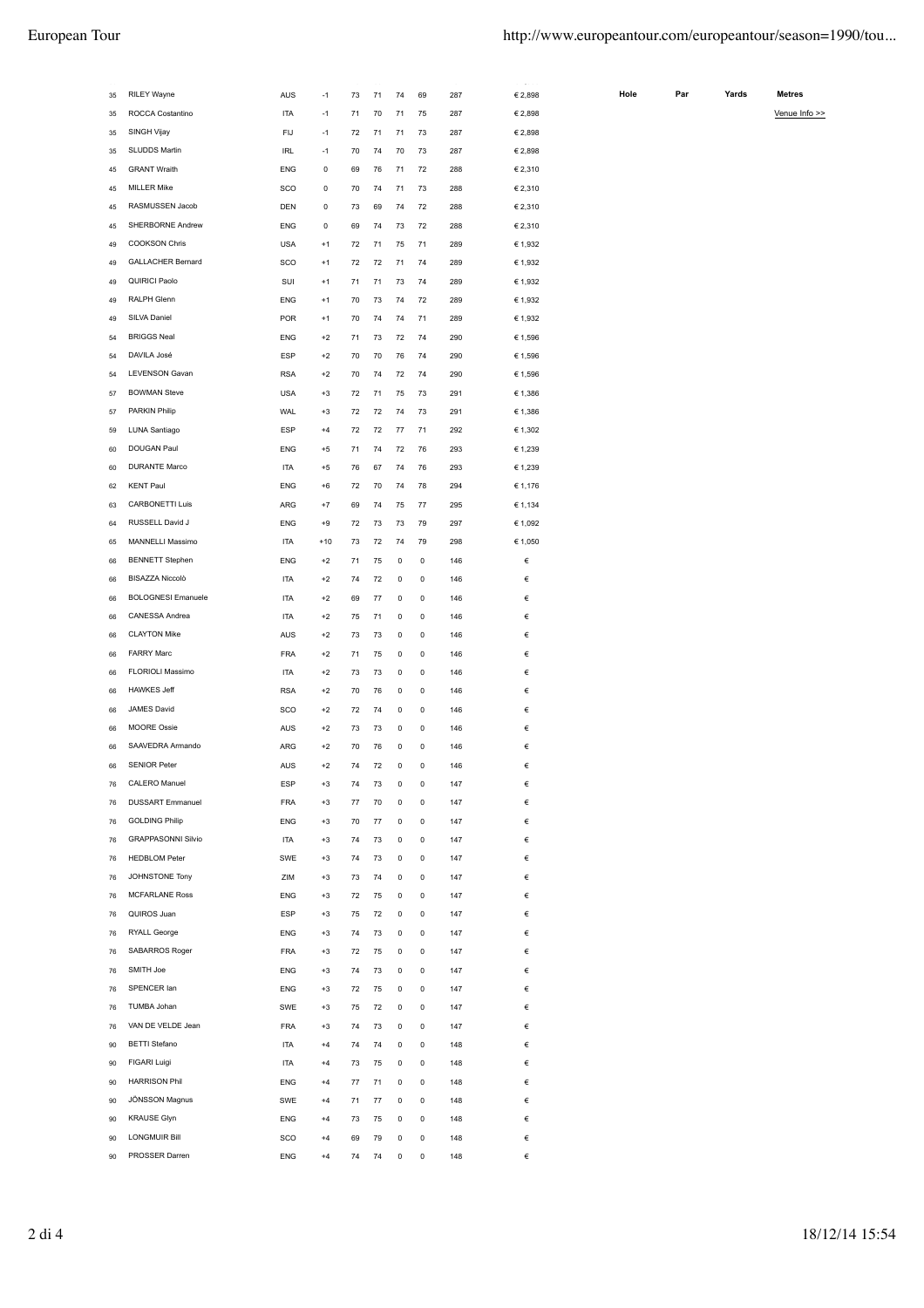| 90  | SANTI Marcello           | ITA        | $+4$  | 73 | 75 | $\ddot{\mathbf{0}}$ | $\ddot{\mathbf{0}}$ | 148 |   |
|-----|--------------------------|------------|-------|----|----|---------------------|---------------------|-----|---|
| 90  | SLAUGHTER John           | <b>USA</b> | $+4$  | 71 | 77 | 0                   | 0                   | 148 |   |
| 99  | APARICIO Mariano         | <b>ESP</b> | $+5$  | 77 | 72 | 0                   | 0                   | 149 | € |
| 99  | <b>EVANS Peter</b>       | WAL        | $+5$  | 75 | 74 | 0                   | 0                   | 149 | € |
| 99  | <b>HENRY Wayne</b>       | ENG        | $+5$  | 75 | 74 | 0                   | 0                   | 149 | € |
| 99  | <b>HUGHES Bradley</b>    | <b>AUS</b> | $+5$  | 78 | 71 | 0                   | 0                   | 149 | € |
| 99  | LOCATELLI Silvano        | <b>ITA</b> | $+5$  | 73 | 76 | 0                   | 0                   | 149 | € |
| 99  | MARCHBANK Brian          | SCO        | $+5$  | 73 | 76 | 0                   | 0                   | 149 | € |
| 99  | <b>MOLTENI Pietro</b>    | <b>ITA</b> | $+5$  | 74 | 75 | 0                   | 0                   | 149 | € |
| 99  | SMITH Peter A            | SCO        | $+5$  | 74 | 75 | 0                   | 0                   | 149 | € |
| 107 | <b>BOS Ruud</b>          | <b>NED</b> | $+6$  | 74 | 76 | 0                   | 0                   | 150 | € |
| 107 | <b>COOPER Derrick</b>    | ENG        | $+6$  | 77 | 73 | 0                   | 0                   | 150 | € |
| 107 | <b>EALES Paul</b>        | ENG        | $+6$  | 73 | 77 | 0                   | 0                   | 150 | € |
| 107 | FORSBRAND Anders         | <b>SWE</b> | $+6$  | 74 | 76 | 0                   | 0                   | 150 | € |
| 107 | <b>FRISCH Scott</b>      | <b>USA</b> | $+6$  | 78 | 72 | 0                   | 0                   | 150 | € |
| 107 | <b>HALL Patrick</b>      | ENG        | $+6$  | 76 | 74 | 0                   | 0                   | 150 | € |
| 107 | <b>HUFF Rob</b>          | <b>USA</b> | $+6$  | 71 | 79 | 0                   | 0                   | 150 | € |
| 107 | PIÑERO Manuel            | ESP        | $+6$  | 73 | 77 | 0                   | 0                   | 150 | € |
| 115 | CAMPAGNOLI Renato        | <b>ITA</b> | $+7$  | 75 | 76 | 0                   | 0                   | 151 | € |
| 115 | DELFINO Gerolamo         | <b>ITA</b> | $+7$  | 78 | 73 | 0                   | 0                   | 151 | € |
| 115 | <b>HAEGGMAN Joakim</b>   | <b>SWE</b> | $+7$  | 79 | 72 | 0                   | 0                   | 151 | € |
| 115 | HIGBY lan                | <b>ENG</b> | $+7$  | 76 | 75 | 0                   | 0                   | 151 | € |
| 115 | JONES David R            | <b>ENG</b> | $+7$  | 76 | 75 | 0                   | 0                   | 151 | € |
| 115 | <b>PRICE Phillip</b>     | <b>WAL</b> | $+7$  | 72 | 79 | 0                   | 0                   | 151 | € |
| 115 | VAN DER VELDE Chris      | <b>NED</b> | $+7$  | 75 | 76 | 0                   | 0                   | 151 | € |
| 122 | <b>CLAYDON Russell</b>   | ENG        | $+8$  | 77 | 75 | 0                   | 0                   | 152 | € |
| 122 | GERVAS Ignacio           | <b>ESP</b> | $+8$  | 76 | 76 | 0                   | 0                   | 152 | € |
| 122 | <b>LEE Robert</b>        | ENG        | $+8$  | 74 | 78 | 0                   | 0                   | 152 | € |
| 122 | MORENO Manuel            | <b>ESP</b> | $+8$  | 75 | 77 | 0                   | 0                   | 152 | € |
| 122 | PERSSON Magnus           | SWE        | $+8$  | 76 | 76 | 0                   | 0                   | 152 | € |
| 122 | ROGATO Alessandro        | <b>ITA</b> | $+8$  | 75 | 77 | 0                   | 0                   | 152 | € |
| 122 | SMITH Bob E              | <b>USA</b> | $+8$  | 73 | 79 | 0                   | 0                   | 152 | € |
| 122 | STIRLING Donald          | <b>ENG</b> | $+8$  | 78 | 74 | 0                   | 0                   | 152 | € |
| 130 | <b>LOVATO Delio</b>      | <b>ITA</b> | $+9$  | 79 | 74 | 0                   | 0                   | 153 | € |
| 130 | LUZZI Marco              | <b>ITA</b> | $+9$  | 76 | 77 | 0                   | 0                   | 153 | € |
| 130 | PINSENT Jeff             | <b>ENG</b> | $+9$  | 77 | 76 | 0                   | 0                   | 153 | € |
| 130 | <b>RAY David</b>         | <b>ENG</b> | $+9$  | 76 | 77 | 0                   | 0                   | 153 | € |
| 130 | THÜL Heinz Peter         | GER        | $+9$  | 74 | 79 | 0                   | 0                   | 153 |   |
| 135 | <b>COTTON Andrew</b>     | <b>ENG</b> | $+10$ | 80 | 74 | 0                   | 0                   | 154 | € |
| 135 | NISTRI (AM) Enrico       | <b>ITA</b> | $+10$ | 73 | 81 | 0                   | 0                   | 154 | € |
| 135 | RODRIGUEZ Emilio         | ESP        | $+10$ | 73 | 81 | 0                   | 0                   | 154 | € |
| 135 | SUNESSON Magnus          | SWE        | $+10$ | 74 | 80 | 0                   | 0                   | 154 | € |
| 138 | CARMAN Paul              | <b>ENG</b> | $+11$ | 81 | 74 | 0                   | 0                   | 155 | € |
| 138 | SAXTON Jonas             | <b>USA</b> | $+11$ | 78 | 77 | 0                   | 0                   | 155 | € |
| 140 | <b>BUENDIA José</b>      | ESP        | $+12$ | 79 | 77 | 0                   | 0                   | 156 | € |
| 141 | LE CHEVALIER Paul        | ENG        | $+13$ | 80 | 77 | 0                   | 0                   | 157 | € |
| 142 | <b>CANONICA Emanuele</b> | ITA        | $+15$ | 74 | 85 | 0                   | 0                   | 159 | € |
| 142 | CASERA Aldo              | ITA        | $+14$ | 76 | 82 | 0                   | 0                   | 158 | € |
| 143 | <b>BEAMONTE Yago</b>     | ESP        | 0     | 0  | 0  | 0                   | 0                   | 0   | € |
| 143 | STOKES Mark              | ENG        | $+10$ | 82 | 0  | 0                   | 0                   | 82  | € |
| 143 | <b>WATSON Scott</b>      | <b>ENG</b> | 0     | 0  | 0  | 0                   | 0                   | 0   | € |

\* Players who started their rounds on the 10th tee.

**The following Race to Dubai Color key indicate the following players who are currently**

Top 15 on The Race to Dubai – top 15 will share \$7,500,000 Bonus pool at the end of the season

16-60 on The Race to Dubai – top 60 qualify for the Dubai World Championship.

61-115 on The Race to Dubai – top 115 plus Affiliate Members keep their European Tour cards

O outside the top 115 on The Race to Dubai.